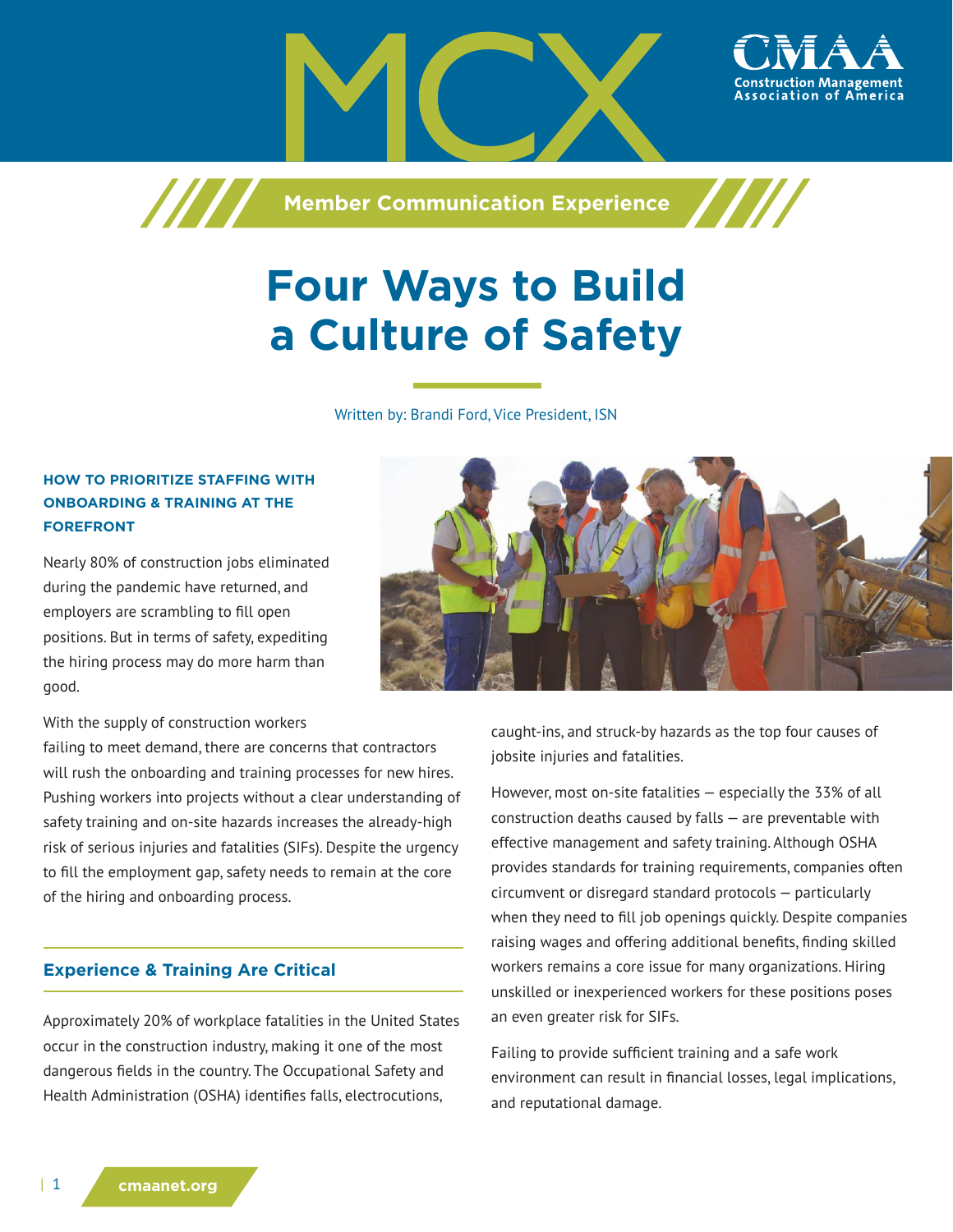### **4 Ways to Build a Culture of Safety**

Providing new hires with adequate onboarding and training is paramount when a worker is hired, but it's just as important to ensure safe practices are maintained. There are four initiatives you can take to embody safety in the workplace culture while retaining top talent.

- 1. Maintain client-contractor communication Nearly 40% of construction workers are contracted by other companies or are independent contractors. Clear communication between clients and contractors is critical to keep these workers safe. In practice, good communication means clearly spelling out expectations in contract documents and providing accurate information about workers.
- 2. Continuously evaluate workers' knowledge of safety protocols — The initial training you provide new hires is important, but on-the-job experience and continuous knowledge assessments are vital to ensure a thorough understanding of safety protocols. Consider appointing a more senior worker to monitor the worksite throughout the day and hold daily safety meetings before the start of each workday.
- 3. Adequately staff jobsites Striking the right balance between senior and junior workers on a jobsite — what many companies refer to as "crew mix" — can help improve safety and productivity. Workers with more experience can act as mentors to less experienced crew members.
- 4. Harness the power of data and analytics Companies have historically collected risk and safety data from incident management systems and observational audits to evaluate safety and performance. However, now that a large portion of construction work is performed by contracted workers, you would have to track incidents across various employers for accurate data. Data can help you understand the root causes of these incidents, and lead to improvements in processes and training.

#### **You Can't Rush Safety**

While the construction industry is in dire need of workers, patience is key to making sure your jobsites and employees are prepared and safe. And it's more important than ever to bridge the gap between policies and job performance.

Ultimately, training that could potentially save lives is far more important than staffing up quickly and hurrying to get the job done.  $\sum$